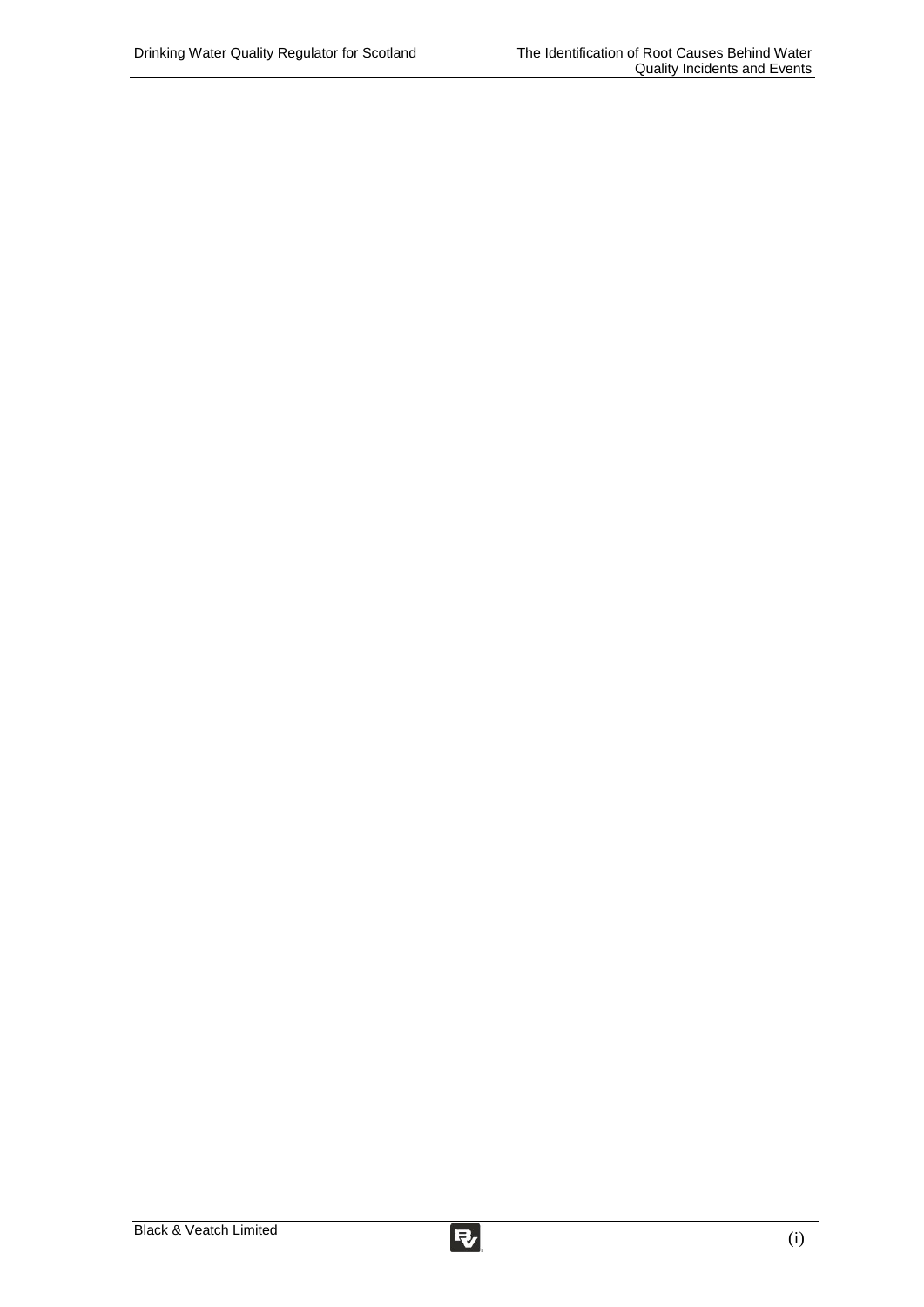#### **Details of document preparation and issue:**

| Version<br>no. | <b>Prepared by</b>              | <b>Reviewed by</b> | <b>Authorised for issue</b> | <b>Issue date</b> | <b>Issue status</b>         |
|----------------|---------------------------------|--------------------|-----------------------------|-------------------|-----------------------------|
|                | <b>Oliver Parsons-</b><br>Baker | Malcolm Brandt     | Peter Martin                | 04/07/13          | <b>DRAFT</b><br>for comment |
| 2              | <b>Oliver Parsons-</b><br>Baker | Malcolm Brandt     | Peter Martin                | 25/07/13          | <b>FINAL</b>                |
|                |                                 |                    |                             |                   |                             |
|                |                                 |                    |                             |                   |                             |

B&V project no. 122180 Client's reference no. CR/2012/02

#### *Notice:*

*This report summary was prepared by Black & Veatch Limited (BVL) solely for use by the Drinking Water Quality Regulator for Scotland. This report is not addressed to and may not be relied upon by any person or entity other than the Drinking Water Quality Regulator for Scotland for any purpose without the prior written permission of BVL. BVL, its directors, employees and affiliated companies accept no responsibility or liability for reliance upon or use of this report (whether or not permitted) other than by the Drinking Water Quality Regulatory for Scotland for the purposes for which it was originally commissioned and prepared.*

*In producing this report, BVL has relied upon information provided by others. The completeness or accuracy of this information is not guaranteed by BVL.*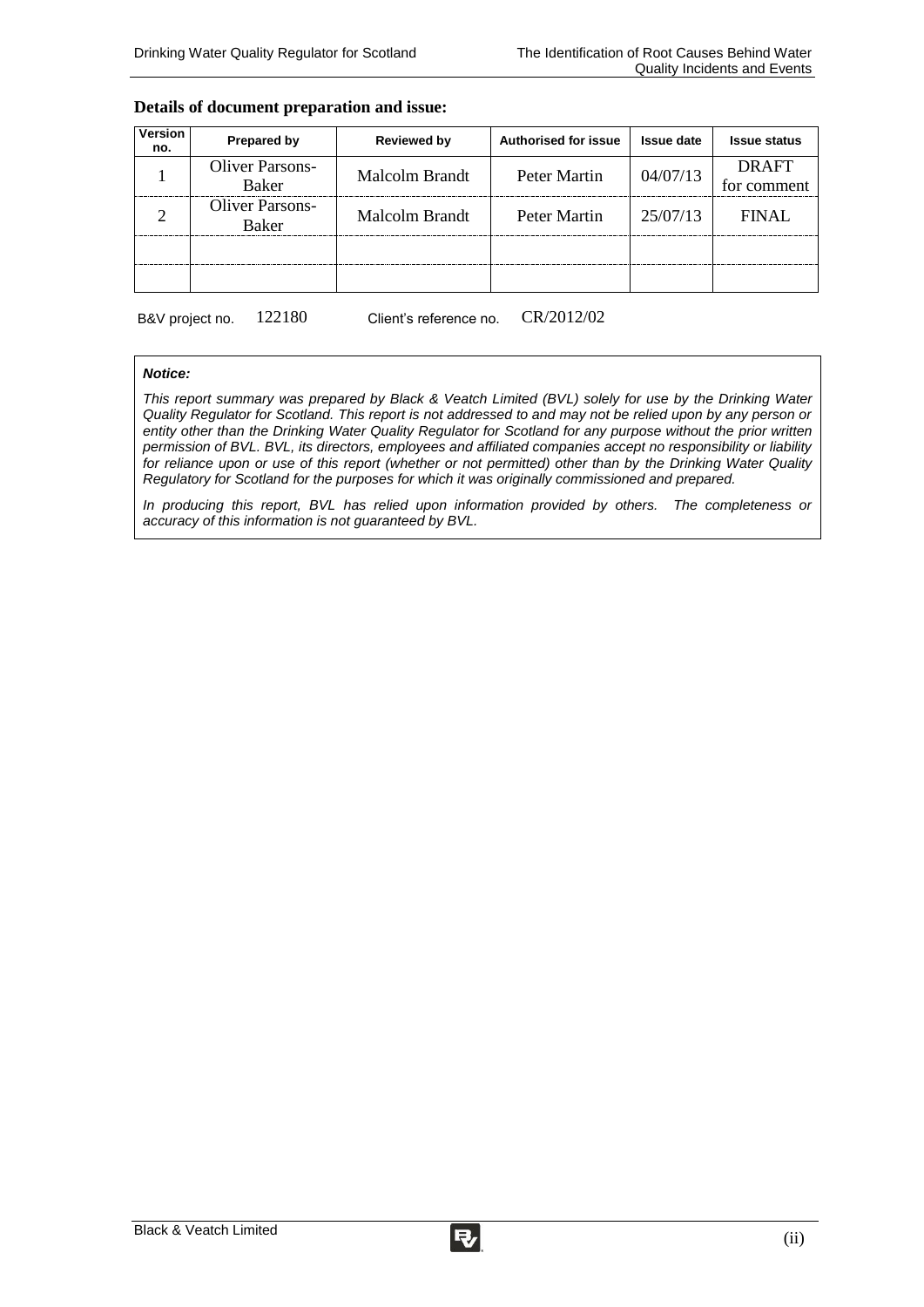# **1. ISSUE**

1.1.1. Water quality compliance and the number of event notifications show a year-onyear improving trend (Figure 1). However, while the number of events reported is falling, the overall number remains considerable which the Drinking Water Quality Regulator (DWQR) would like to see reduced significantly.



#### **Figure 1: The number of Scottish Water event notifications, incidents and percentage water quality compliance for the period 2005-2011 [Drinking Water Quality Regulator Annual Reports]**

- 1.1.2. Comparison between Scottish Water and the privatised water companies in England & Wales suggests a significantly higher number of water quality events were reported to DWQR than to the Drinking Water Inspectorate (DWI) for the period 2010-2011.
- 1.1.3. Data mining analysis revealed that 'Other' or 'Unknown at this time' was used to describe the 'cause' of 63% of all Scottish Water events. Water Quality events that occurred at Water Treatment Works (WTW), Distribution Service Reservoirs (DSRs) and within Water Quality Zones (WQZs) showed similar trends with 55%, 86% and 62% respectively being assigned 'Other' or 'Unknown at this time' as causes.
- 1.1.4. DWQR commissioned Black & Veatch Ltd to complete an independent analysis of water quality events reported by Scottish Water (SW) between 2010 and 2012 to identify root causes and contributing factors.
- 1.1.5. The project further supports and informs DWQR's approach to targeting scrutiny resources effectively, ensuring the adoption of proactive, risk-based approaches that align with the Scottish Government's 'Better Regulation' initiative.

# **2. SUMMARY OF KEY FINDINGS AND CONCLUSIONS**

## **2.1 Water Treatment Works**

- 2.1.1. Five key common causal factors were identified:
	- Failure or malfunction of water treatment process control and monitoring systems.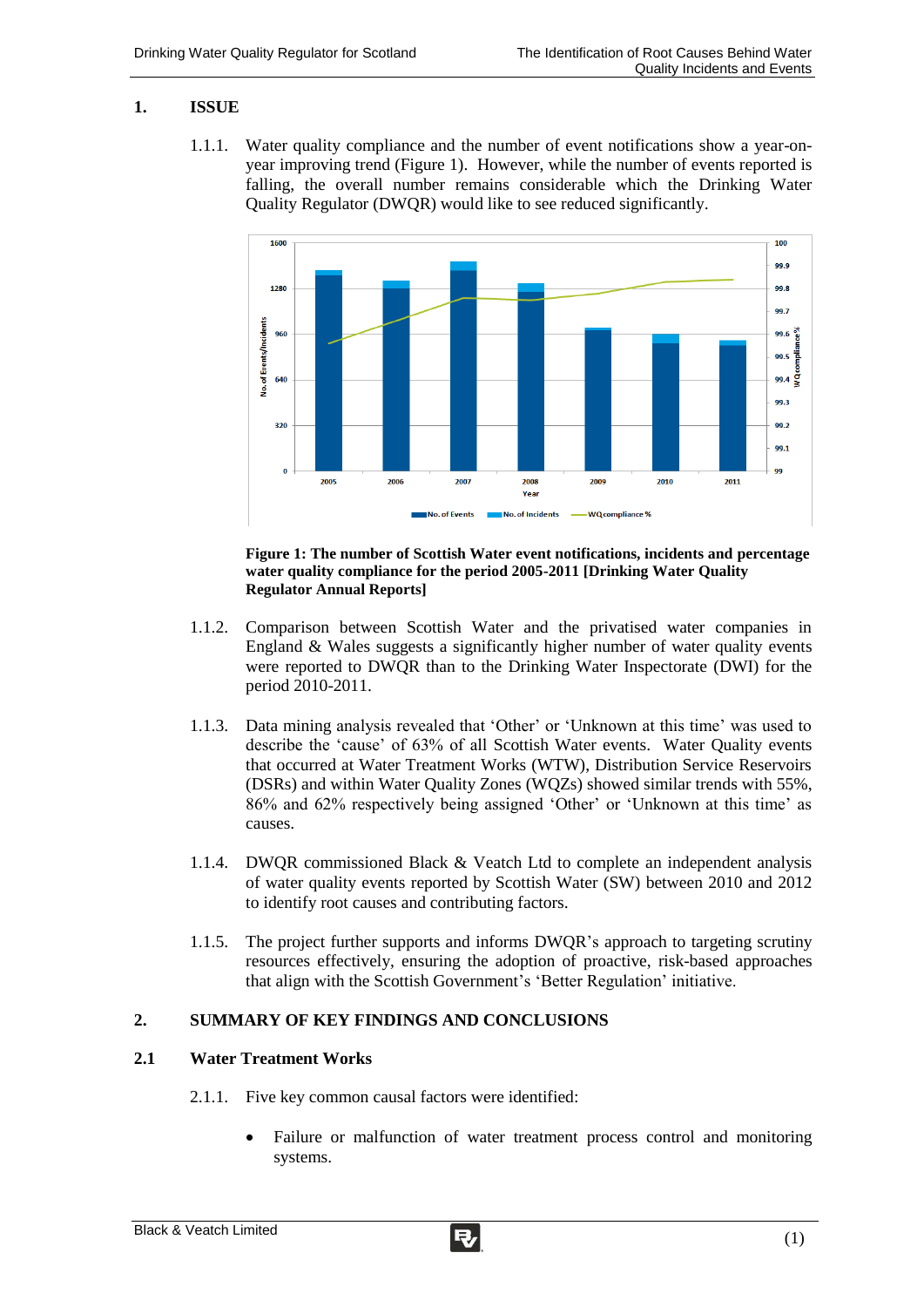- Multiple asset and component failure of key treatment process units and chemical dosing systems.
- Loss of mains power and failure of redundancy power systems.
- Treatment optimisation due to raw water changes.
- Inadequate treatment provision and catchment mitigation.

## **2.2 Distribution Service Reservoirs and Water Quality Zones**

2.2.1. Analysis of event reports found that a significant percentage either did not (a) establish a cause or (b) the information documented was not comprehensive enough to infer key causal factors with confidence.

#### **2.3 Conclusions**

- 2.3.1. Problems relating to the adequacy, quality and comprehensiveness of a large proportion of event reports meant that the interpretation and interrogation of the data to establish and identify root causes was compromised.
- 2.3.2. For many events, the absence of evidenced-based root causes and conclusions or comprehensive narratives with supporting evidence, appears on the surface to stem from the lack of a structured, holistic and continuous learning and improvement-based approach to the investigation of events. We also note that this matter is not isolated to just one or two operational regions, but applies across all of the different water quality reporting elements of SW.
- 2.3.3. The apparent lack of conclusions with regards to the fundamental or underlying cause(s) of events within the distribution system is likely to impact adversely on SW's ability to identify and implement corrective action: thereby preventing the recurrence of water quality failures across assets, sites, regions or the company. This may provide some degree of explanation as to why, compared to England  $\&$ Wales, SW has proportionally many more events.
- 2.3.4. We acknowledge that because of the historical nature of the data, improvements during the current 2010-2015 investment period will have already addressed a number of sites on which the findings are based.

## **3. RECOMMENDATIONS**

## **3.1 Event Reporting**

- 3.1.1. Within the report, a number of detailed suggestions have been made as to additional information that could be requested from SW to support the understanding and interpretation of events by DWQR. These are focussed on:
	- The greater provision of evidence of causal factors, corrective actions and the scope and extent of any investigation.
	- The integration of wider water quality risk management activities within event reporting.
	- Improving company-wide knowledge transfer and learning from events by SW to support the reduction and reoccurrence of events.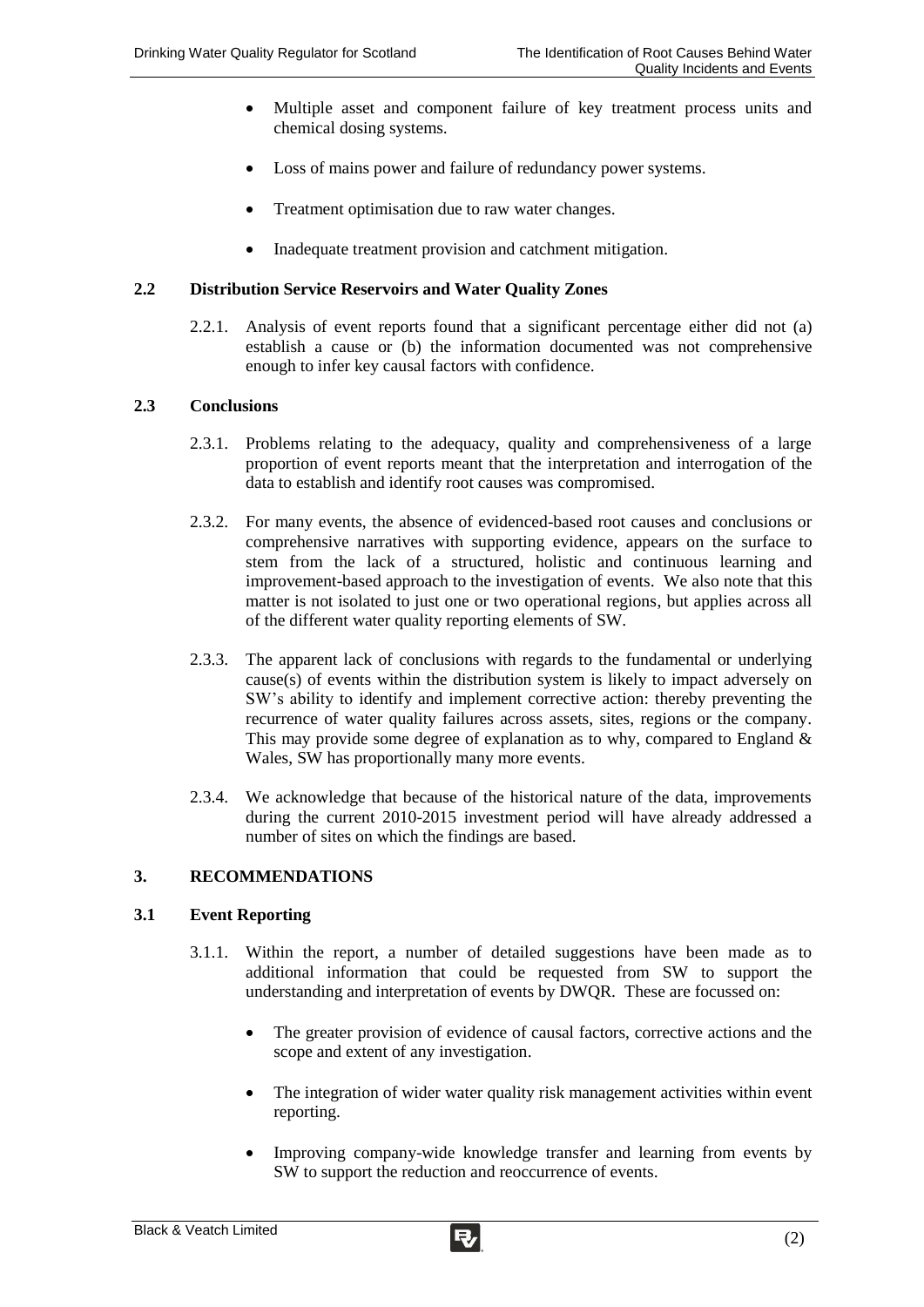- Improving the clarity and consistency of event reporting.
- Improving the depth, breadth and approach to the investigation of events.
- Limiting the use and documentation of words to describe root causes that do not have a clear meaning, for example the use of 'Other' and 'Environmental Contamination'.
- 3.1.2. From our observations of the structure of event forms and, based on feedback at the project dissemination workshop, we suggest any discussions of 'report formats/templates' are re-focussed on the provision of appropriate and proportionate information in a more structured, holistic, and consistent way.
- 3.1.3. This may require SW to develop the most appropriate approach to the documentation and communication of events, while ensuring it meets regulatory requirements and maintaining the commendable transparency currently exhibited by the company.
- 3.1.4. We believe this approach has a number of potential benefits including:
	- Assisting DWQR, as well as other external bodies who receive event forms, in understanding and interpreting events.
	- Enabling SW to maintain regulatory, public and wider stakeholder confidence in the safety and resilience of the water supply.
	- Providing SW with a suitable and adequate evidence-base for the purposes of continuous improvement in operational practices and investment planning.

# **3.2 Regulatory Policy**

- 3.2.1. The following recommendations have been considered following a wider look at what the findings mean in a wider policy context for DWQR.
- 3.2.2. Building on the release of Information Letters 03/12 and 04/12, we recommend that DWQR continues to prompt SW on the need for thorough investigations where problems arise. DWQR should also continue to focus on ensuring event reporting and associated documentation is completed in a logical, structured and consistent manner, commensurate to the level of risk presented by the type of event and hazard.
- 3.2.3. Within its wider strategic aim of improving event reporting, we recommend that DWQR considers:
	- Potential benefits that could be derived from the formal feedback to all events as part of a 'sign-off' process with SW.
	- Potential improvements that could be obtained from the separation of noncompliance and operational event reporting.
	- Development, by SW, of the documentation and communication of events that meets both its own and key stakeholder's needs, as well as maintaining regulatory reporting requirements.
- 3.2.4. The significant disparity in the number of DSR events compared to England  $\&$ Wales, combined with the lack of clear root causes for so many events suggest that DSRs form an area for increased focus by DWQR scrutiny resources.